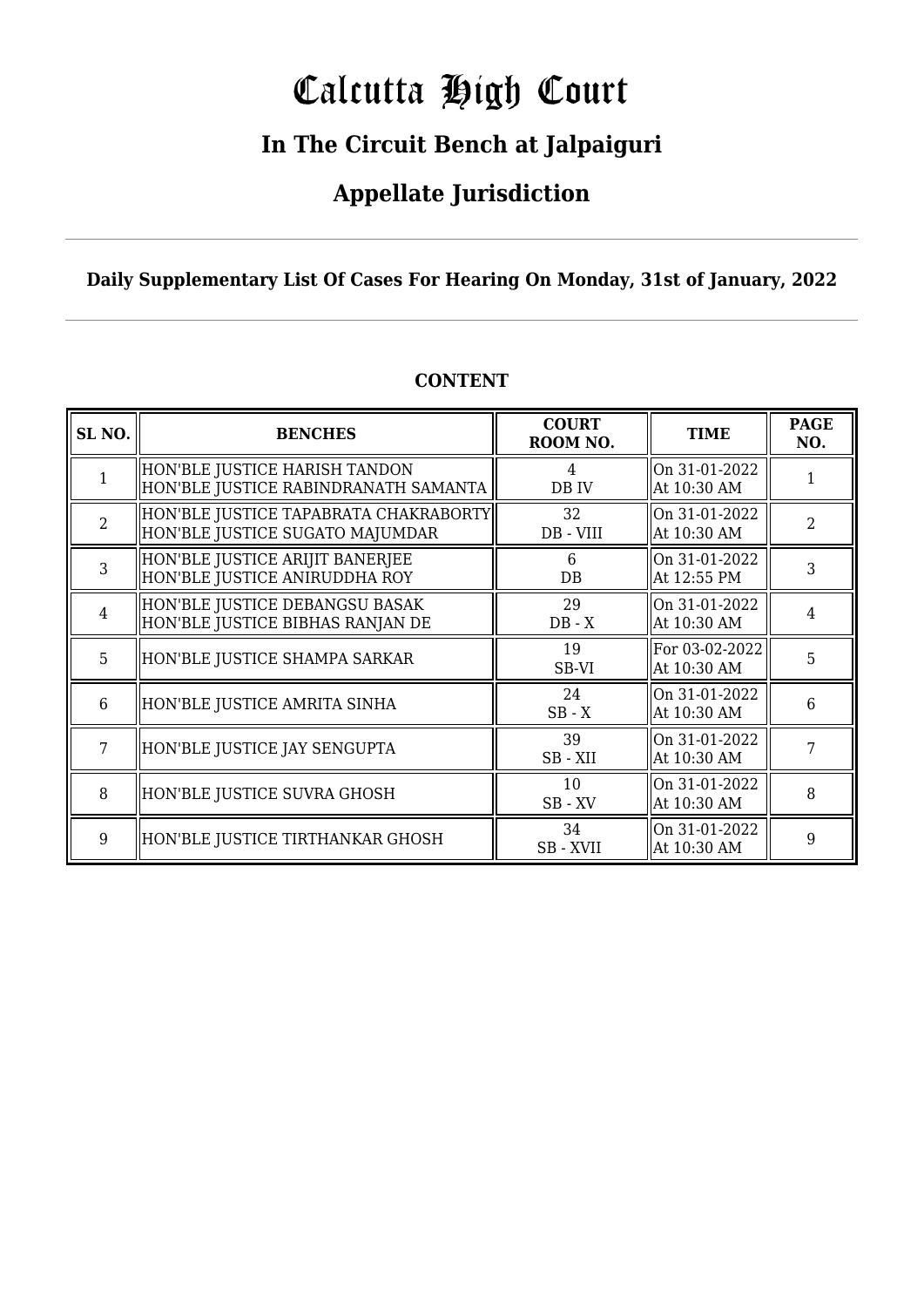

**DAILY CAUSELIST For Monday The 31st January 2022**

**COURT NO. 4**

**DIVISION BENCH (DB IV)**

**AT 10:30 AM**

**HON'BLE JUSTICE HARISH TANDON HON'BLE JUSTICE RABINDRANATH SAMANTA (VIA VIDEO CONFERENCE)**

**FROM PRINCIPAL BENCH**

#### **APPLICATION**

1 MAT/8/2022 [01.02.2022] ZIARUL RAHAMAN VS THE STATE OF WEST BENGAL AND ORS

SAKTI PADA JANA

IA NO: CAN/1/2022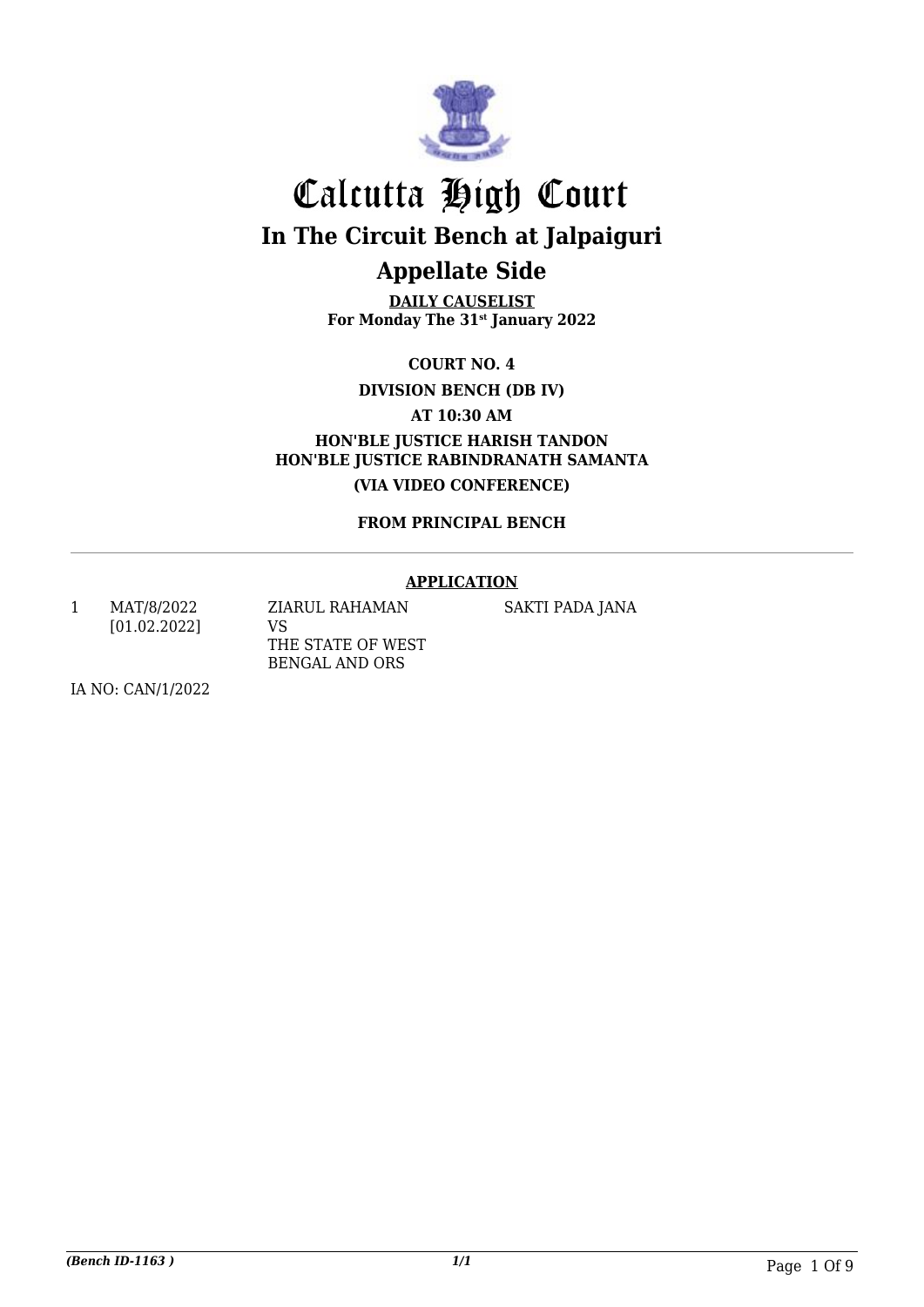

**DAILY CAUSELIST For Monday The 31st January 2022**

**COURT NO. 32**

**DIVISION BENCH (DB - VIII)**

**AT 10:30 AM**

**HON'BLE JUSTICE TAPABRATA CHAKRABORTY HON'BLE JUSTICE SUGATO MAJUMDAR**

**(VIA VIDEO CONFERENCE)**

**FROM PRINCIPAL BENCH**

#### **APPLICATION FOR BAIL**

| 1 | CRM(DB)/28/2022 | BIPUL CHARUA @ BIPUL<br>CHERUA @ JHAUAR<br>VS<br>THE STATE OF WEST                             | JAYDEEP KANTA<br><b>BHOWMIK</b> |
|---|-----------------|------------------------------------------------------------------------------------------------|---------------------------------|
| 2 | CRM(DB)/30/2022 | <b>BENGAL</b><br>SUBHASISH SAHA @<br><b>SARKAR</b><br>VS<br>THE STATE OF WEST<br><b>BENGAL</b> | JEENIA RUDRA                    |
|   |                 | <b>APPLICATION FOR ANTICIPATORY BAIL</b>                                                       |                                 |
| 3 | CRM(A)/1/2022   | <b>GANAPATI MONDAL</b><br>VS<br>THE STATE OF WEST<br><b>BENGAL</b>                             | PRABIR MAJUMDER                 |
| 4 | CRM(A)/67/2022  | PANKAJ GUPTA AND ANR<br>VS<br>THE STATE OF WEST<br><b>BENGAL</b>                               | <b>SAMPAD DAS</b>               |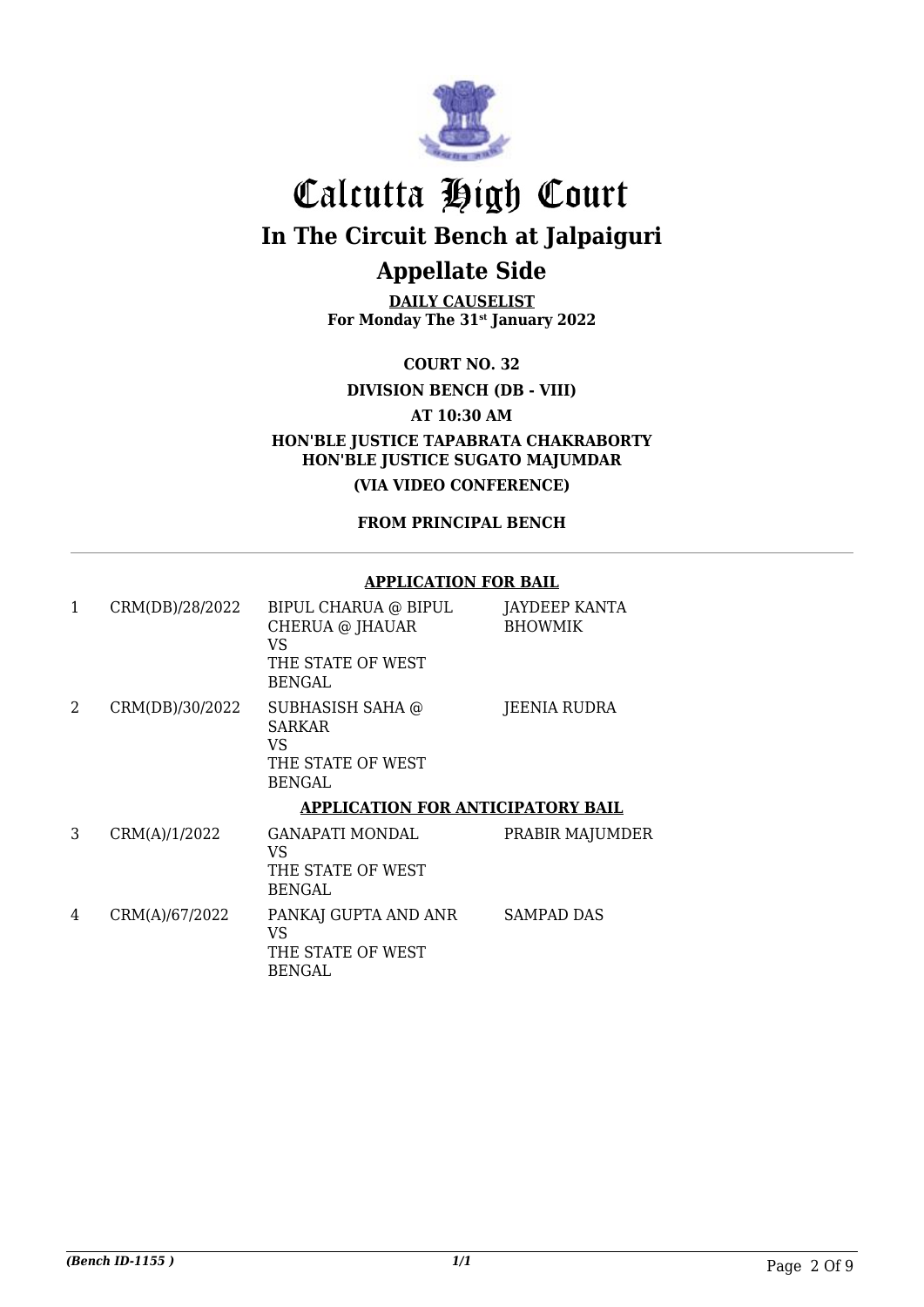

**DAILY CAUSELIST For Monday The 31st January 2022**

**COURT NO. 6**

**DIVISION BENCH (DB)**

**AT 12:55 PM**

**HON'BLE JUSTICE ARIJIT BANERJEE HON'BLE JUSTICE ANIRUDDHA ROY (VIA VIDEO CONFERENCE)**

**FROM PRINCIPAL BENCH**

#### **FOR JUDGMENT**

1 CRM/1297/2021 DECHAY TSHERING BHUTIA

VS THE STATE OF WEST BENGAL BISWARUP ROY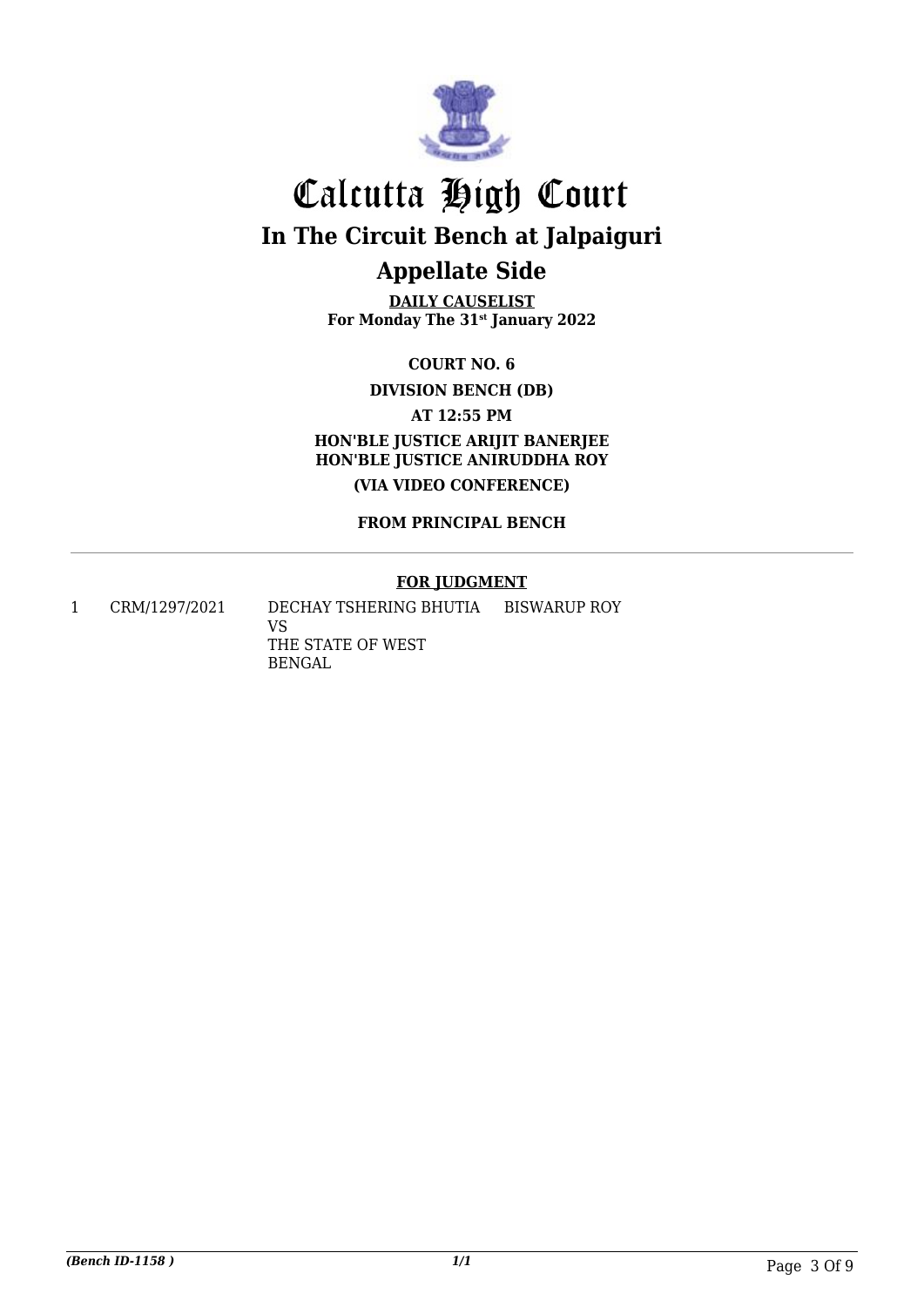

**DAILY CAUSELIST For Monday The 31st January 2022**

**COURT NO. 29**

**DIVISION BENCH (DB - X)**

**AT 10:30 AM**

**HON'BLE JUSTICE DEBANGSU BASAK HON'BLE JUSTICE BIBHAS RANJAN DE (VIA VIDEO CONFERENCE)**

**FROM PRINCIPAL BENCH**

#### **APPLICATION FOR ANTICIPATORY BAIL**

1 CRM(A)/68/2022 ASRAFUL HOQUE VS THE STATE OF WEST BENGAL

JAYDEEP KANTA BHOWMIK

#### **APPLICATION FOR BAIL**

2 CRM(NDPS)/20/2022 NANDA DULAL HALDER AND ANR VS THE STATE OF WEST BENGAL PRIYANKA MONDAL 3 CRM(DB)/25/2022 RATAN MALA MANDAL VS THE STATE OF WEST BENGAL JAYDEEP KANTA BHOWMIK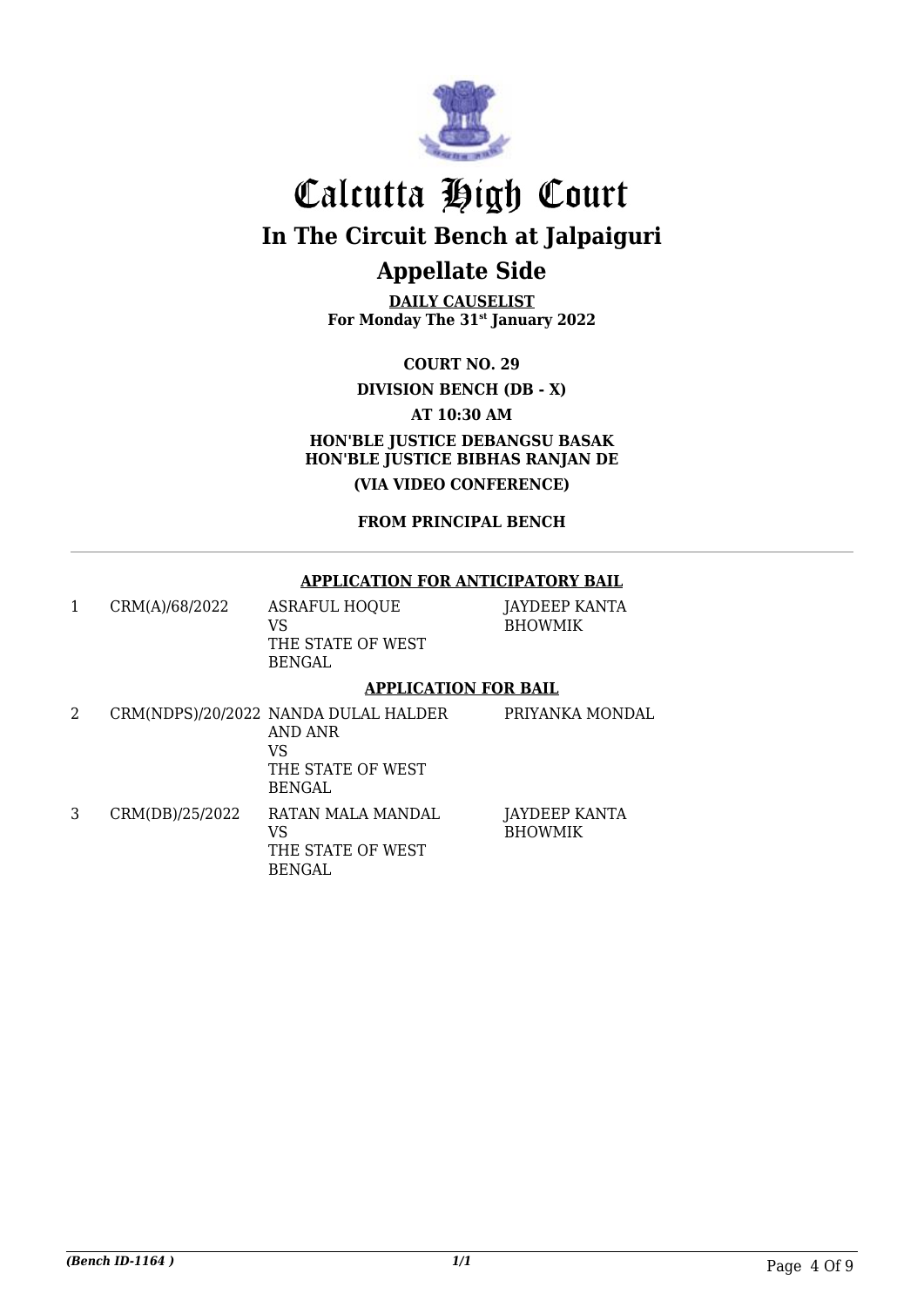

**DAILY CAUSELIST For Monday The 31st January 2022**

**COURT NO. 19 SINGLE BENCH (SB- VI) AT 10:30 AM HON'BLE JUSTICE SHAMPA SARKAR (VIA VIDEO CONFERENCE)**

**FROM PRINCIPAL BENCH**

**FOR 03.02.2022**

#### **NEW MOTION**

1 WPA/184/2022 BAGDOGRA DEVELOPERS PRIVATE LIMITED AND ANR VS MATIGARA PANCHAYAT SAMITI AND ORS SANDIP AGARWAL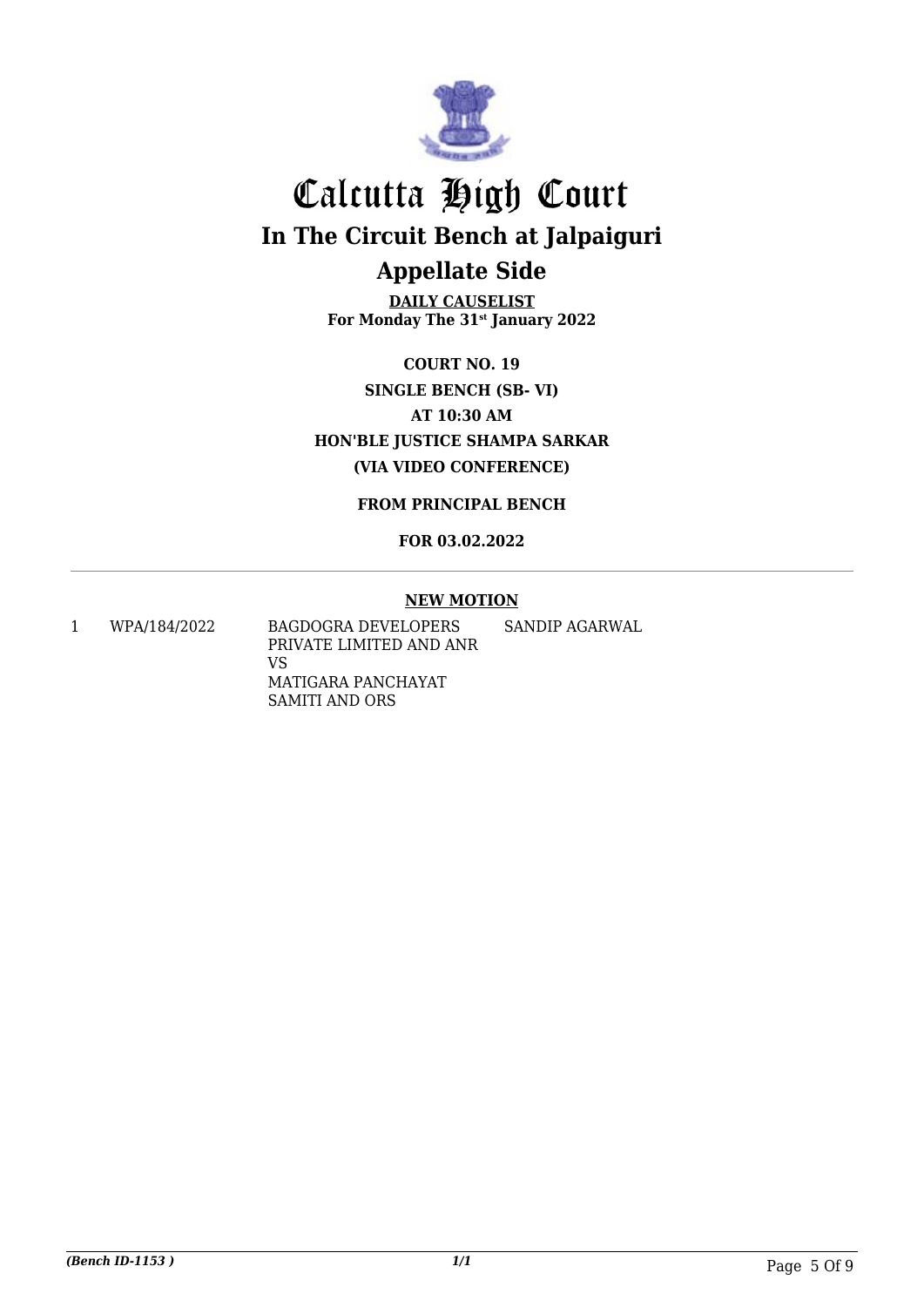

**DAILY CAUSELIST For Monday The 31st January 2022**

**COURT NO. 24 SINGLE BENCH (SB - X) AT 10:30 AM HON'BLE JUSTICE AMRITA SINHA (VIA VIDEO CONFERENCE)**

**FROM PRINCIPAL BENCH**

#### **NEW MOTION**

1 WPA/50/2022 ASMAT HOSSAIN

VS THE STATE OF WEST BENGAL AND ORS

DEBAJIT KUNDU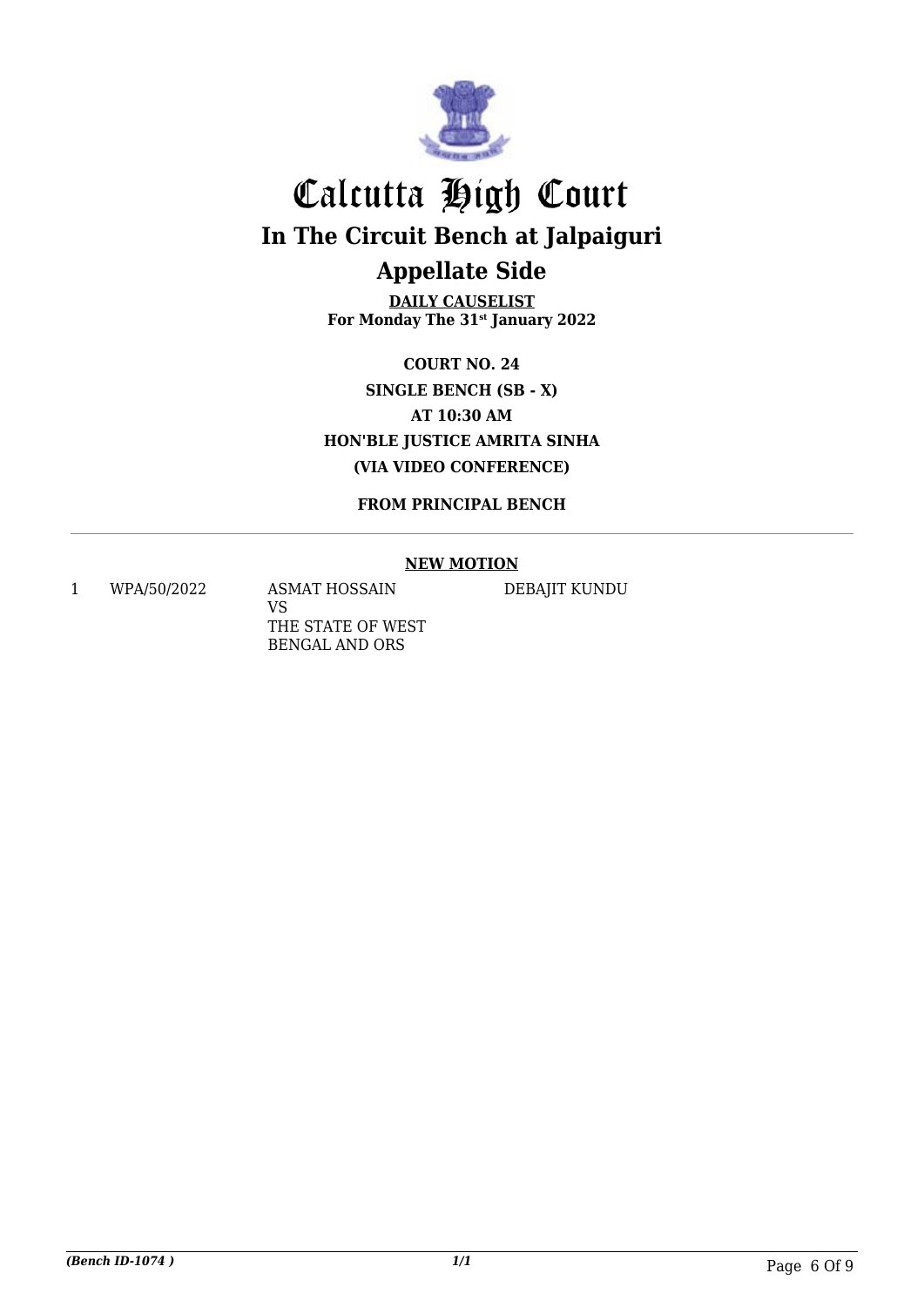

**DAILY CAUSELIST For Monday The 31st January 2022**

**COURT NO. 39 SINGLE BENCH (SB - XII) AT 10:30 AM HON'BLE JUSTICE JAY SENGUPTA (VIA VIDEO CONFERENCE)**

**FROM PRINCIPAL BENCH**

#### **CRIMINAL MOTION**

1 CRR/6/2022 [Scanned Copy] UTTAM DAS VS CHAYANIKA DAS AMIT ROY

*(Bench ID-1061 ) 1/1* Page 7 Of 9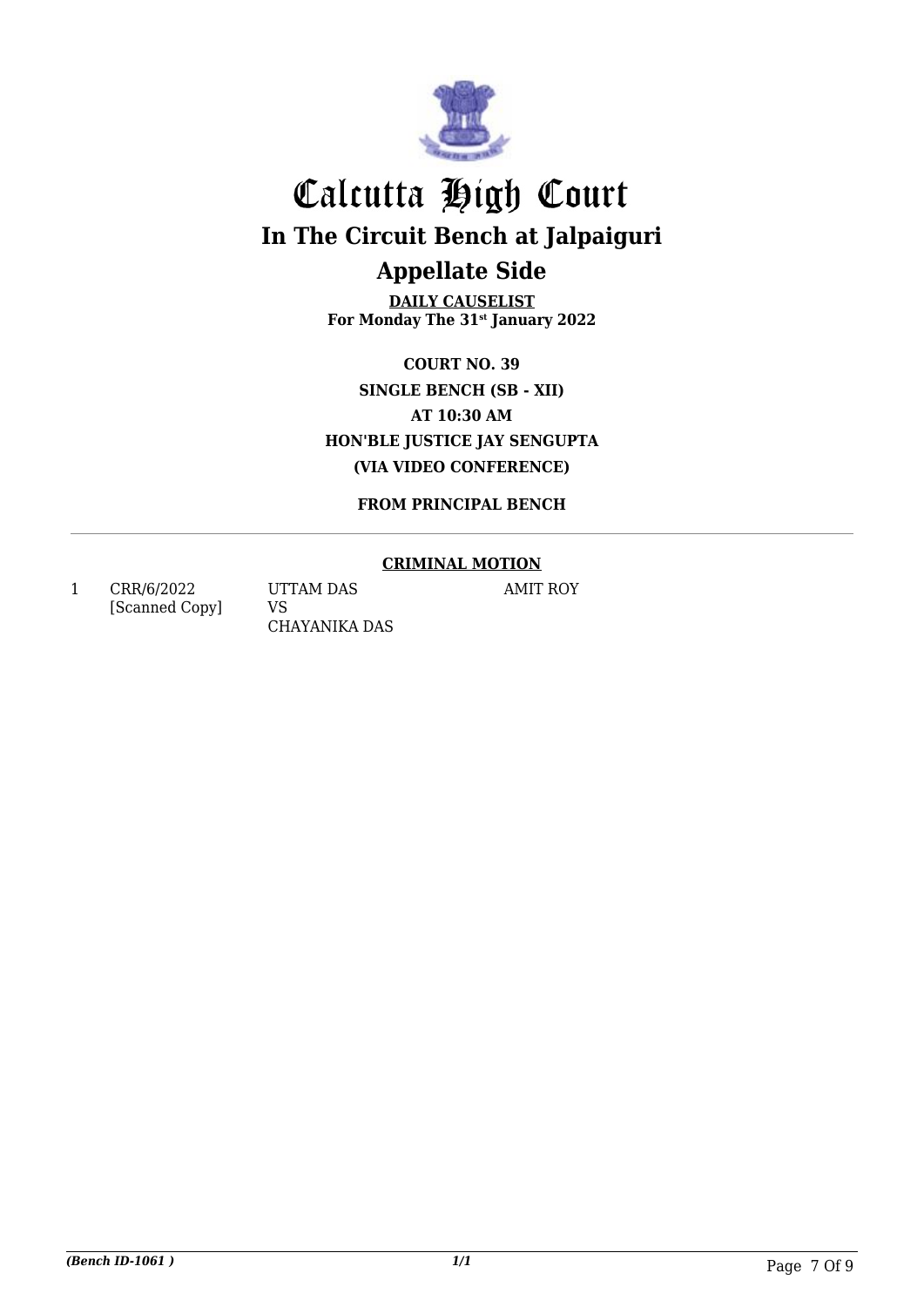

**DAILY CAUSELIST For Monday The 31st January 2022**

**COURT NO. 10 SINGLE BENCH (SB - XV) AT 10:30 AM HON'BLE JUSTICE SUVRA GHOSH (VIA VIDEO CONFERENCE)**

**FROM PRINCIPAL BENCH**

#### **NEW MOTION**

1 WPA/189/2022 TAPAN DAS AND ANR VS THE STATE OF WEST BENGAL AND ORS

AJAY SINGHAL